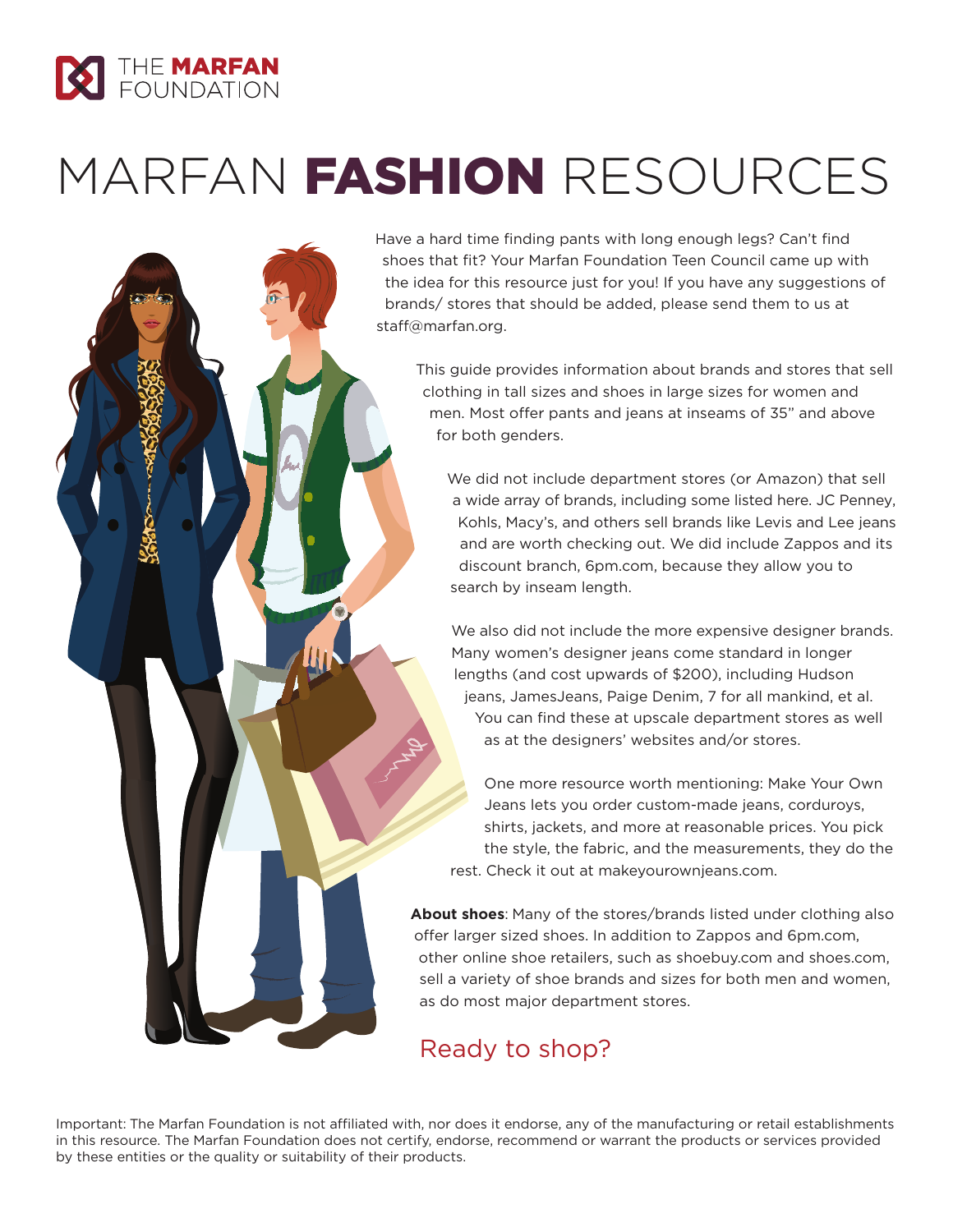

## **MEDIATION FASHION RESOURCES FOR WOMEN**

| <b>Brands/stores</b>                                         | <b>Brand + URL</b>                              | <b>Notes</b>                                                                        |
|--------------------------------------------------------------|-------------------------------------------------|-------------------------------------------------------------------------------------|
| Just for tall women                                          | Long Elegant Legs<br>tallwomensclothes.com      | Pants up to 36" inseam + Tall-tailored tops, dresses,<br>skirts, jackets and more   |
|                                                              | Long Tall Salley<br>longtallsally.com           | Pants up to 38" inseam + Tall-tailored tops, dresses,<br>skirts, jackets and more   |
|                                                              | Simply Tall<br>simplytall.net                   | Pants up to 39" inseam + Tall-tailored tops, dresses,<br>skirts, jackets and more   |
|                                                              | <b>Tall Water Jeans</b><br>tallwaterjans.com    | Pants up to 38" inseam                                                              |
| <b>Featuring departments</b><br>especially for tall women    | Alloy<br>allowapparel.com                       | Pants up to 39" inseam + Tall-tailored dresses, skirts<br>and swimwear              |
|                                                              | Ann Taylor<br>anntaylor.com                     | Pants up to 36" inseam + Tall-tailored tops, dresses,<br>skirts, jackets and more   |
|                                                              | Ann Taylor Loft<br>loft.com                     | Pants up to 36" inseam + Tall-tailored tops, dresses,<br>skirts, jackets and more   |
|                                                              | Banana Republic<br>bananarepublic.com           | Pants up to 37" inseam + Tall-tailored tops, dresses,<br>skirts, jackets and more   |
|                                                              | Gap<br>gap.com                                  | Pants up to 36" inseam + Tall-tailored tops, dresses,<br>skirts, jackets and more   |
|                                                              | Old Navy<br>oldnavy.com                         | Pants up to 36" inseam + Tall-tailored tops, dresses,<br>skirts, jackets and more   |
|                                                              | <b>Eddie Bauer</b><br>eddiebauer.com            | Pants up to 36" inseam + Tall-tailored tops, dresses,<br>skirts, jackets and more   |
|                                                              | J. Crew<br>jcrew.com                            | Pants up to 36" inseam + Tall-tailored tops, dresses,<br>skirts, jackets and more   |
|                                                              | J.Jill<br>jjill.com                             | Pants up to 34.5" inseam + Tall-tailored tops, dresses,<br>skirts, jackets and more |
|                                                              | Lands' End<br>landsend.com                      | Pants up to 36" inseam + Tall-tailored tops, dresses,<br>skirts, jackets and more   |
|                                                              | Soft Surroundings<br>softsurroundings.com       | Pants up to 38" inseam + Tall-tailored tops, dresses,<br>skirts, jackets and more   |
| Offering tall/long inseams for<br>women's pants and/or jeans | Abercrombie & Fitch<br>abercrombie.com          | Pants up to 35" inseam                                                              |
|                                                              | <b>Buckle</b><br>buckle.com                     | Pants up to 37" inseam                                                              |
|                                                              | Delia's<br>delias.com                           | Pants up to 37" inseam                                                              |
|                                                              | <b>NYDJ</b><br>nydj.com                         | Pants up to 35" inseam                                                              |
|                                                              | <b>Victoria's Secret</b><br>victoriassecret.com | Pants up to 36" inseam                                                              |
| Selling lots of brands that let<br>you shop by inseam length | Zappos<br>zappos.com                            | Pants up to 42" inseam<br>(but more around 36" and 38")                             |
|                                                              | 6pm<br>6pm.com                                  | Pants up to 42" inseam<br>(but more around 36" and 38")                             |